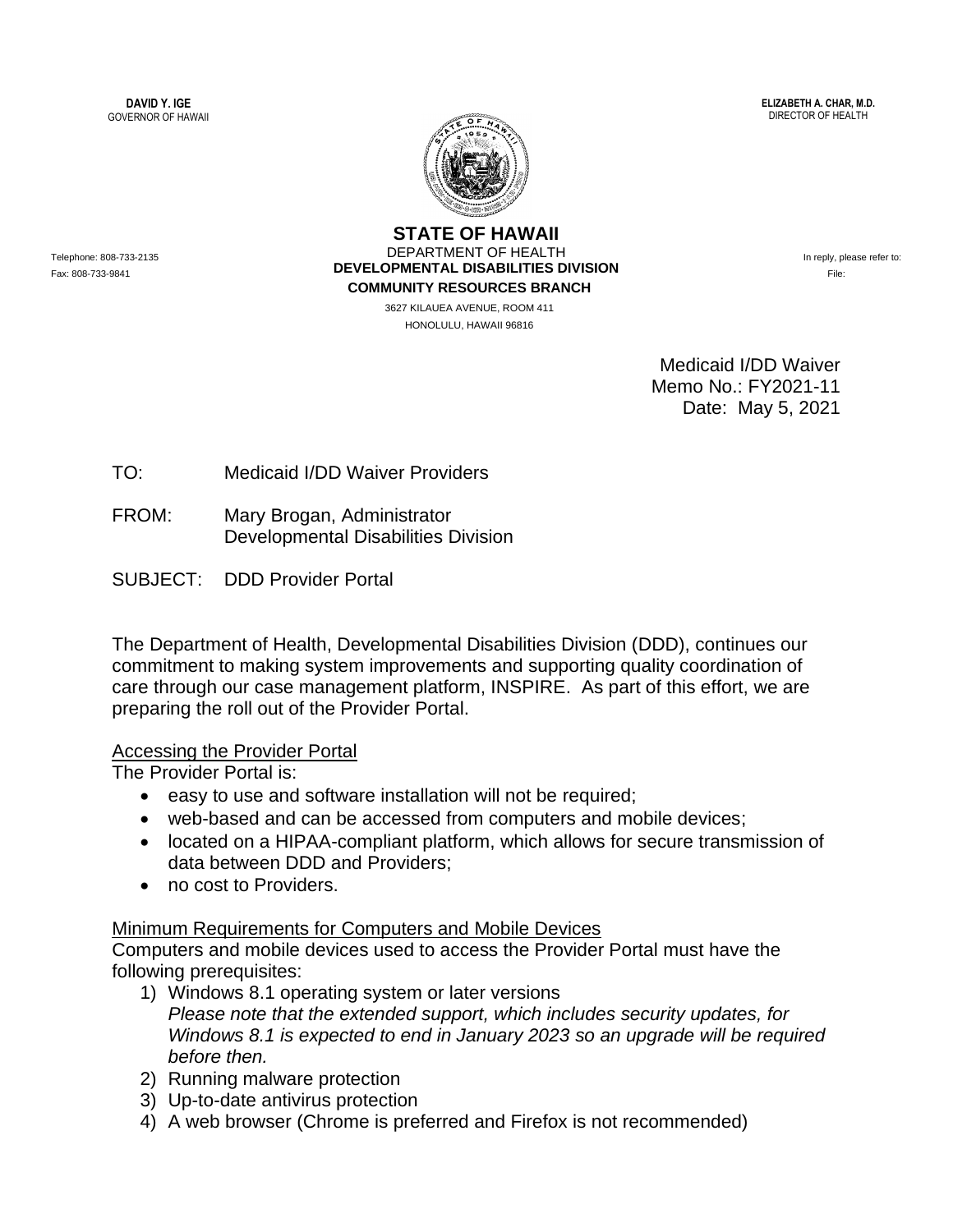## Features of the Provider Portal

**Described below is general information about the Provider Portal. We will provide more information about timelines and training as the different features of the Provider Portal become available.**

- 1) Provider Agency and Rendering Provider Information: Providers will be able to update agency and staff information.
- 2) Referrals from case managers (CM): Providers will be able to receive and respond to referrals for requested services.
- 3) Individualized Service Plan (ISP), Life Course Tools and Service Authorizations: Providers will be able to view and print completed ISPs and Life Course Tools and view Service Authorizations. Please note that the viewing of Service Authorizations is only of what the CM has completed. Providers will continue to receive Prior Authorization letters from Conduent.
- 4) Adverse Event Reports (AER): Providers will be able to complete and submit AERs to the DDD.
- 5) Documents: Providers may upload and receive documents to/from DDD.
- 6) Individual Plan (IP) and Quarterly Report Templates: Providers will be able to complete and submit IPs and Quarterly Reports to DDD.

## Best Practice Requirements

As covered entities, providers must ensure that staff who will have access to the Provider Portal always treat Protected Health Information (PHI) using security precautions: 

- 1) Continue to encrypt e-mails that contain PHI.
- 2) Do not share Provider Portal account information with others (i.e., username and password).
- 3) Log off of the Provider Portal when not in use.
- 4) Do not download PHI onto personal devices.
- 5) Do not use unsecured public wi-fi (e.g., hotels, coffee shops, stores). Staff may use their own home password protected wi-fi or wi-fi from their cell phone.
- 6) Always protect computers and mobile devices and do not leave them unattended.
- 7) Ensure that the computer or mobile device screen is not visible to passersby when accessing PHI.

Please see Microsoft Security Best Practices for more information: <https://docs.microsoft.com/en-us/security/compass/compass>

In order to start the initial roll out of the Provider Portal, we are requesting your assistance to identify the staff who will need access. **Please review the attached form and submit a completed form for each staff who will need access, by May 21, 2021 to** [doh.dddproviderhelpdesk@doh.hawaii.gov.](mailto:doh.dddproviderhelpdesk@doh.hawaii.gov) Please also continue to use the